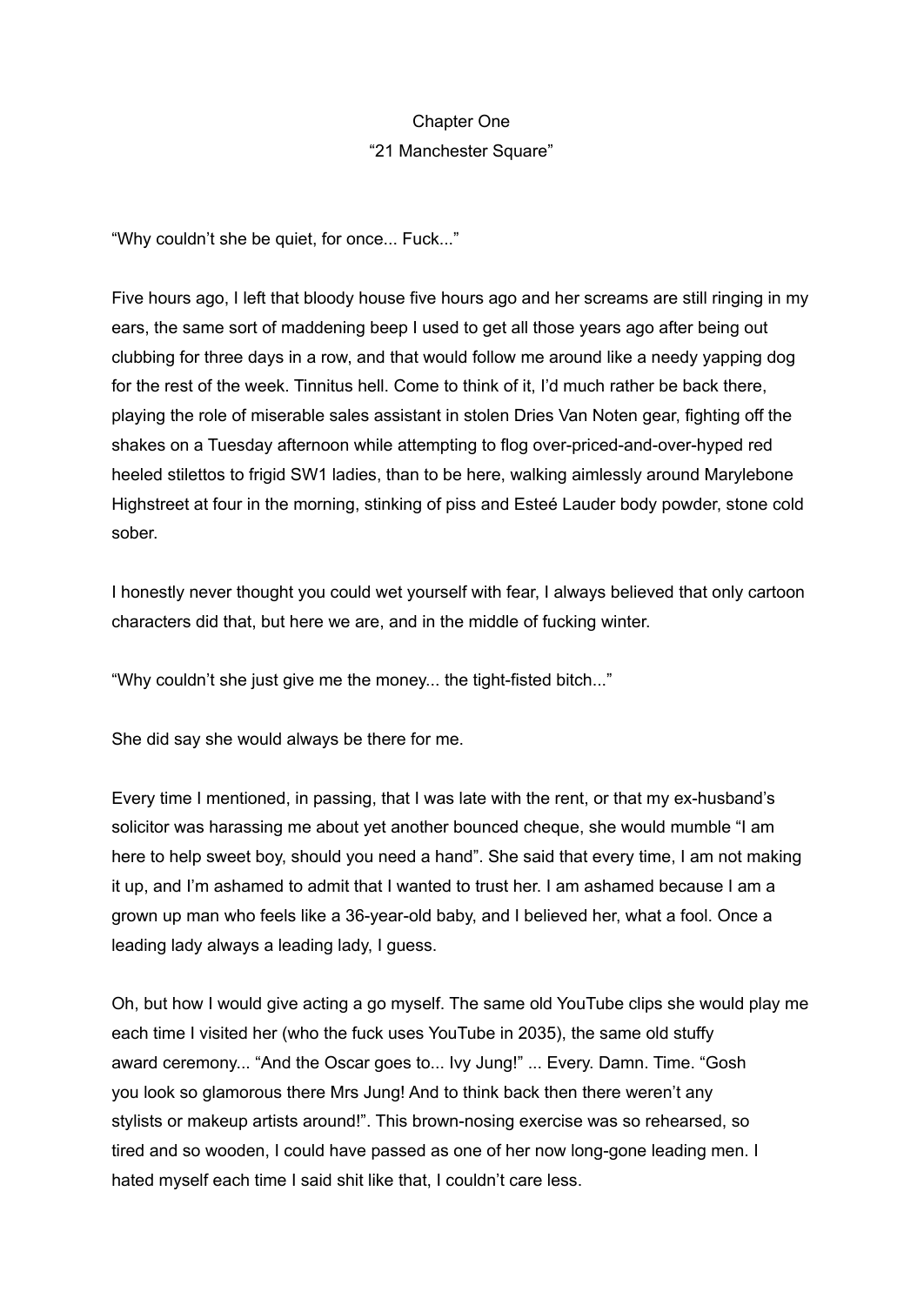"Darling you make it sound like it was the Dark Ages! It was only 1965, you know?". I did know, it was right there in the title. "... but yes, I did it all by myself, not that I needed much makeup to be fair, "The perfect Russian complexion", or so they kept saying...". And they did, even though everyone knew that she arrived in England on a train after the war as a Polish orphan... There's no business like show business.

"More tea dear?... Oh, and call me Ivy for goodness sake. I know we haven't seen each other in eons, but we are still practically family!" We both knew full well she didn't mean any of that, not for a second. Calling her by her name would have made us equal, and that was never an option. She also knew that I would say yes to as many lukewarm cups of tea as she would offer me. Her loneliness reigned over my neediness, and she could smell despair.

I guess deep inside I was always longing for grandma, for her warmth, I miss her. And so I made myself believe that someone who vaguely resembled her, and who also knew her well, would be second best, but I was wrong. This weekly pantomime was dementing. I used to feel dirty each time after seeing her, as if I had been inappropriately touched.

As I reach the top of Duke Street for the tenth (perhaps eleventh?) time I can see a crowd gathering on the north-east side of the square, in front of the pristine white Georgian building I abandoned hurriedly and in a panic a few hours ago. A BBC van screeches by and parks itself right in front of the Wallace Collection. "That'll be a hefty ticket..." the thought hits me out of nowhere. Then an ambulance arrives, and for some unknown reason the crew forgets to switch the siren off. Why that would not happen automatically, I will never know. Also, why can't London sirens be softer, like the ones in Paris? They are just as effective! But I am grateful for the paramedics' negligence, for Ivy's screams still inhabiting my head seem somehow overpowered by the shrieking, albeit temporarily, as all of a sudden, a short, chubby and embarrassed ambulance driver rushes out of the building and kills the noise... Damn.

Only a couple of minutes after I join the mass I hear someone call my name, "Jay? Is that you?". I turn around to discover someone I struggle to recognise, and it seems that my face gives my confusion away. "It's Giles you idiot! Ivy's grandson? Mate I haven't seen you in eons!" That word again, maybe a family heirloom. My exhausted brain finally computes, and I see it's him, a childhood friend whose body has ballooned so grotesquely, surely as a direct consequence of a diet consisting exclusively of charcuterie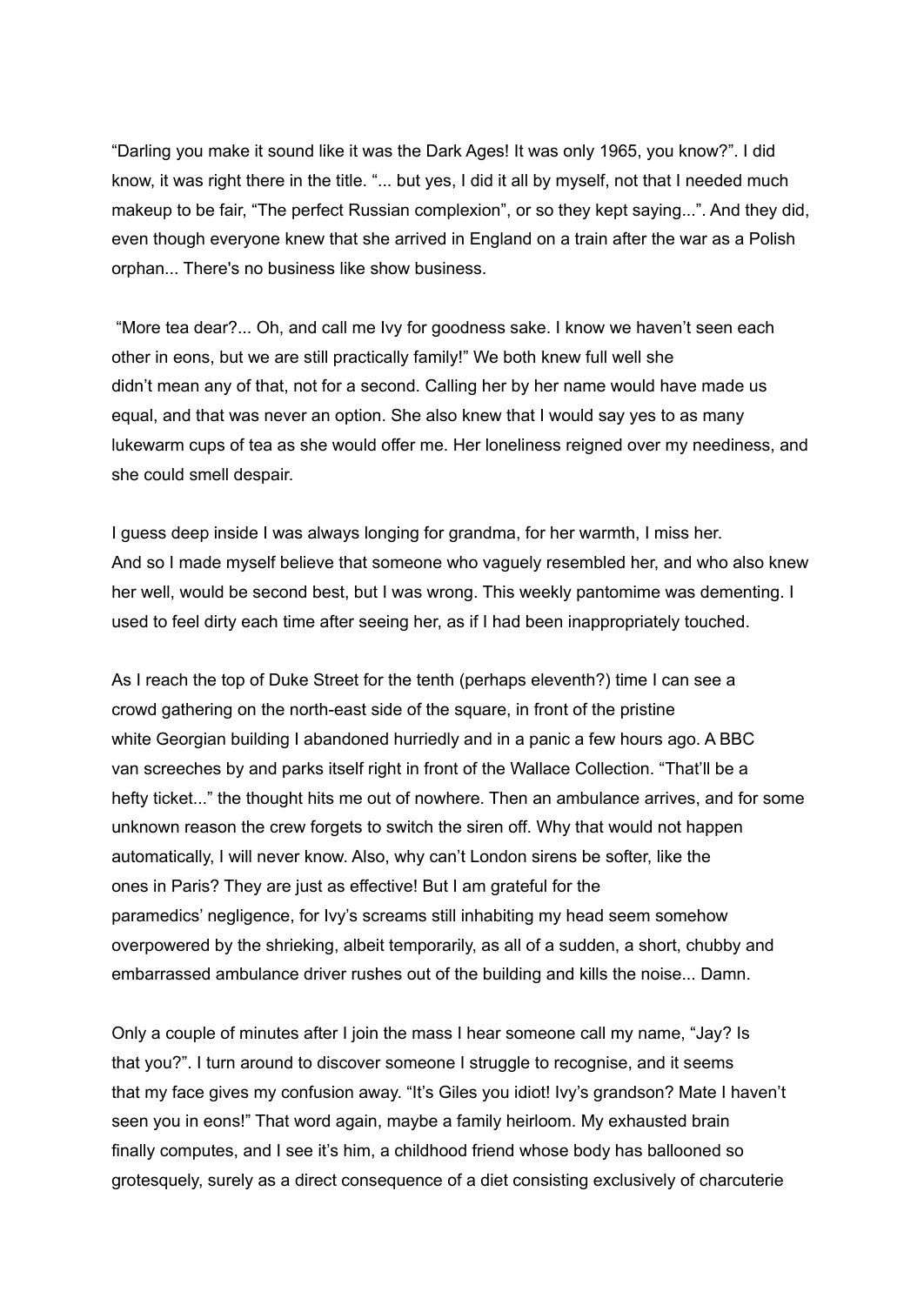and a daily bottle and a half of red wine, that if it wasn't for his disturbingly grey eyes, I would not have believed him. Sporting a fraying tweed blazer and crusty looking burgundy corduroy trousers, bloodshot eyes and stained teeth, he is a walking Tory cliche, just how I remember his grandfather. "How the hell are you!" he oinks overenthusiastically as he removes his pathetic tiny sunglasses.

I am not given the chance to reply. "It seems like the witch is dead, ha! Or at least that's what I heard on the radio on my way here..." he whispers to me naughtily, like when he told me he had seen his sister's breasts in year ten. My disgust well and truly as excited then as it is now. "You can't just say that!" I whisper back, "Your grandmother was always so kind to me" I conclude indignantly. "Well, that makes one of us! And don't be so fucking sanctimonious dude" his tone drastically changed, "Everyone hated her guts, good riddance I say". Dude?... What is he now, American?. "Anyway", he resumes "I just came to collect some post, and now that I don't have to avoid her, I am going in to see what has actually happened, and then get the hell out of here. You know what they say about murderers knowing their victims and then returning to the crime scene, don't you. I wouldn't want to raise any suspicions you know? Wink wink!" he says proudly, thinking himself a stand-up comedian. I wonder what the Rt. Honourable Speaker Lord Henry Jung would make of his only grandson's tragic witticisms. "Ha... ha..." I fake a laugh knowing perfectly well I should be the one "getting the hell out of here".

Before we have a chance to bring our reunion to an end, I notice a man in familiar concierge uniform standing by the entrance of the building talking to another man in a rather boring grey suit, and pointing at us. The man starts walking in our direction, parting the sea of people with his elbows. I think of Moses, and then I start to shiver. "Mister Giles Thomas Jung?" he asks as he places himself between us, giving me his back. "Yes" Giles replies. "Detective Watson". Really?. "I am sorry to inform you that your grandmother has been seriously injured...". Injured?. '... in a vicious attack that took place at her home at approximately a quarter past midnight". Giles lets out an Oscar worthy "What?". I begin to turn my body slowly towards the Hinde Street exit of the square when the siren starts again. As the ambulance leaves our sight, Watson resumes his delivery. "We understand that a man called James Manuel Williamson has been visiting the property on a weekly basis for the past three months, and was seen leaving the building a few hours ago. Do you know him?", "Of course I know him!" Giles answers as I feel a fresh warm stream of urine rolling down my left leg. "Jay!". He pauses, on purpose. "A childhood friend, good chap. Did you say on a weekly basis?". He asks, his eyes now fixed on mine. "Yes sir, in and out regularly, sometimes twice a week, we have strong reasons to believe he is involved in your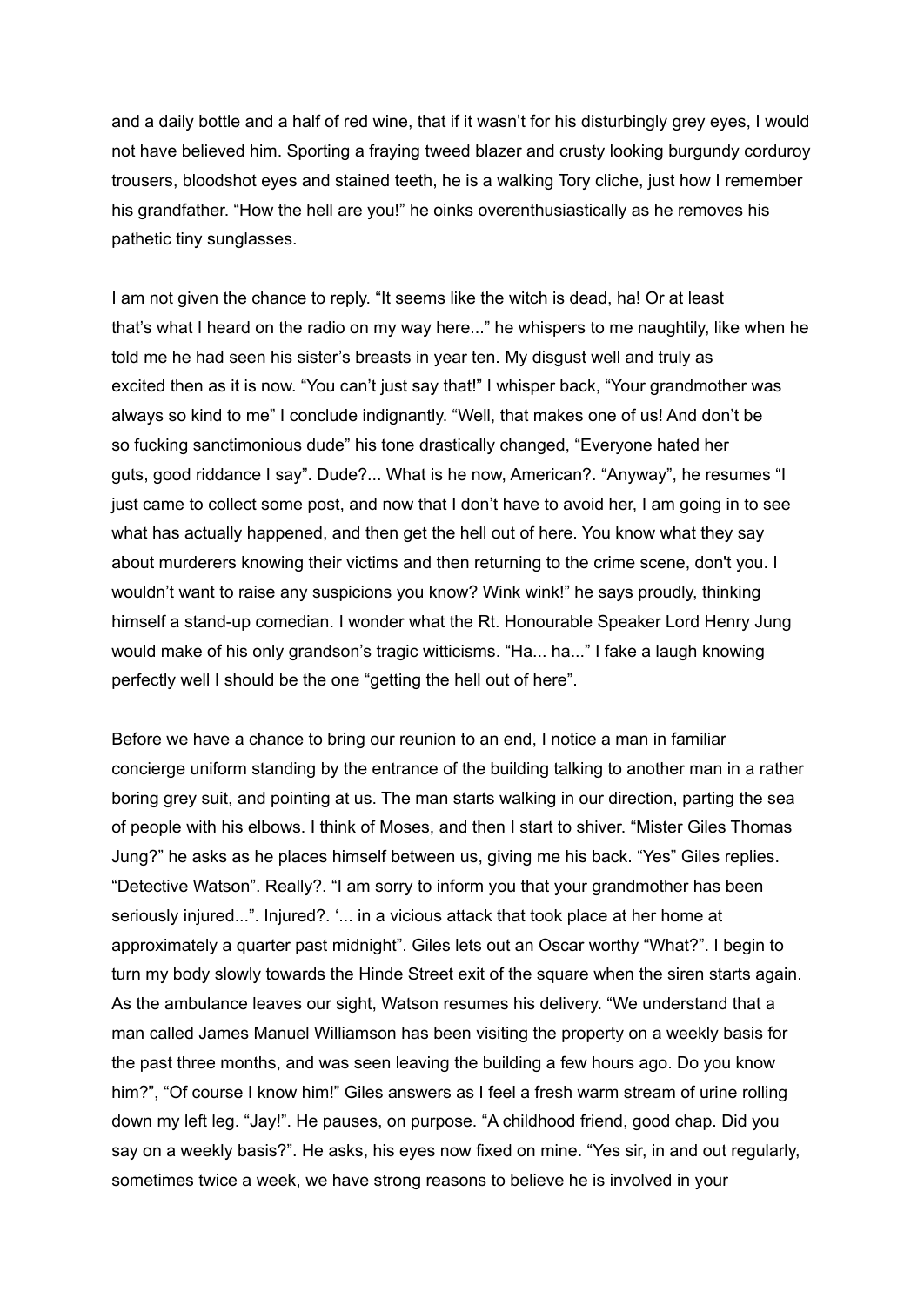grandmother's assault". "I own you" Giles says to me with his stare. "The slimy bastard! We were always so good to him! Please do anything in your power to catch him and to bring him to justice. Poor granny, we love her so much, this is just awful!". He starts to weep. "What hospital did you say she's been taken to?".

... Fuck.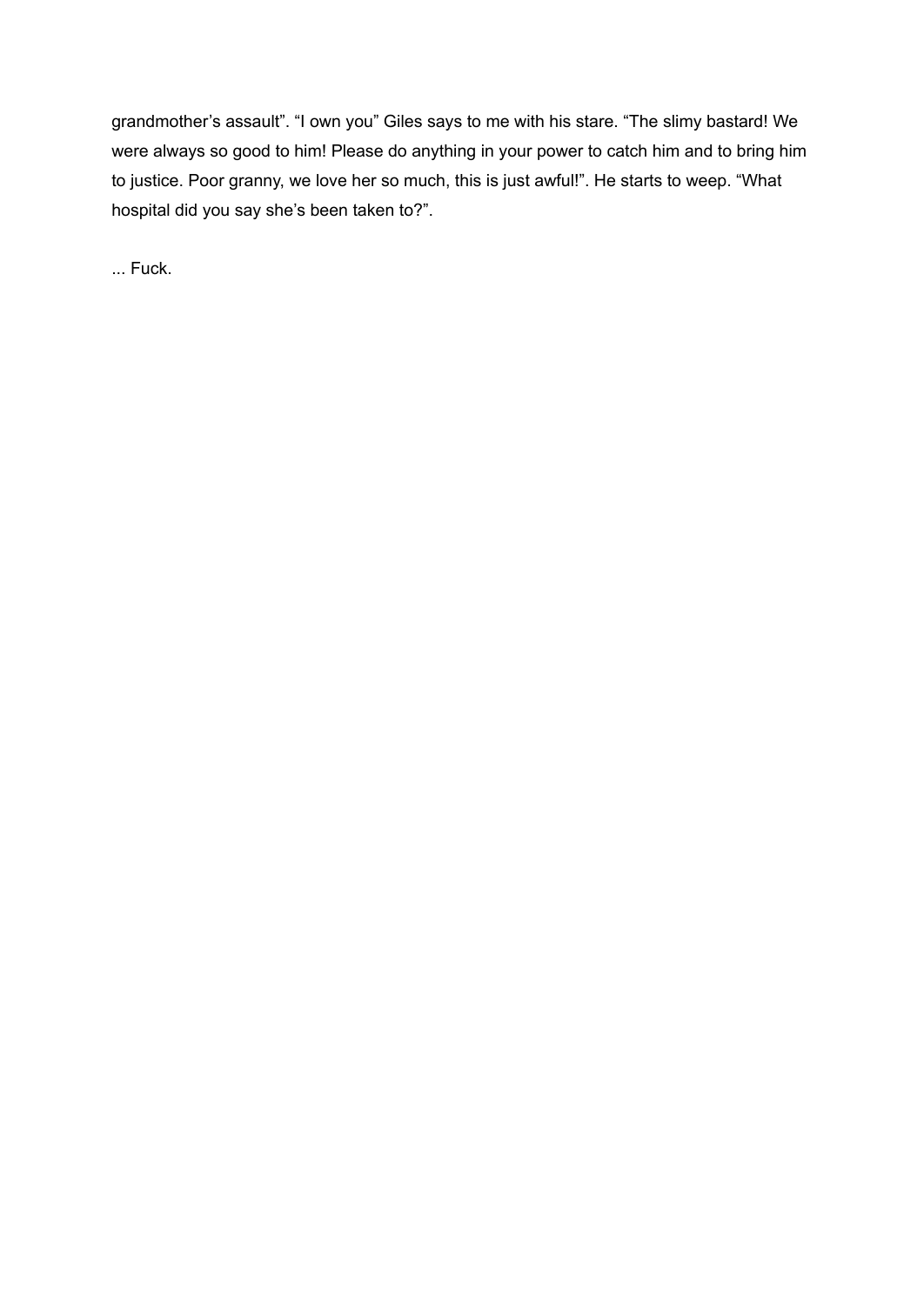## Chapter Two "Shit Sandwich"

Dame Ivy Jung CH DBE FRSA 21 Manchester Square London, W1U 3PT

London, 25th July 2035

Dear Peter,

Hope this finds you and your family well. As you might already suspect I am writing in a state of utter shock after I became aware, not only of the outcome of the so called "Male Pregnancy" debate at Parliament, but also that you voted in favour? I feel horrified beyond words, Peter. What would your dear father say? Poor old Theo must be turning in his grave! Have you even considered the implications of your vote? How children will feel when they start seeing pregnant men casually walking down the street? How will that reflect on us as a country and on our traditional values? Absolute confusion and madness!

Whilst I applaud your liberal views and conviction, personally, I was under the impression we were seeing eye to eye on this matter. In truth, I always counted on the fact that you had decided to vote against the abominable bill, something you actually reassured me was a given during your campaign fundraiser at the Savoy in December. I am sad to say I do feel this is a personal betrayal, Peter, especially after I contributed so generously to your cause. Did your people even tell you I was the biggest contributor of the evening? Because I was.

Sadly no one, except me of course, noted that the debate on this issue was extended for far too long, given too much room to fester, especially by the media. I do believe that it all started when that ghastly multiple partner marriage bill was passed nearly five years ago, a law which, if you will allow me to remind you, you voted against, and rightly so! Both these bills are against nature and anything that is good under the eyes of the Lord! I do wonder, Peter, why and how have you have allowed your mind to be changed in such a drastic fashion? This worries me immensely, not only as a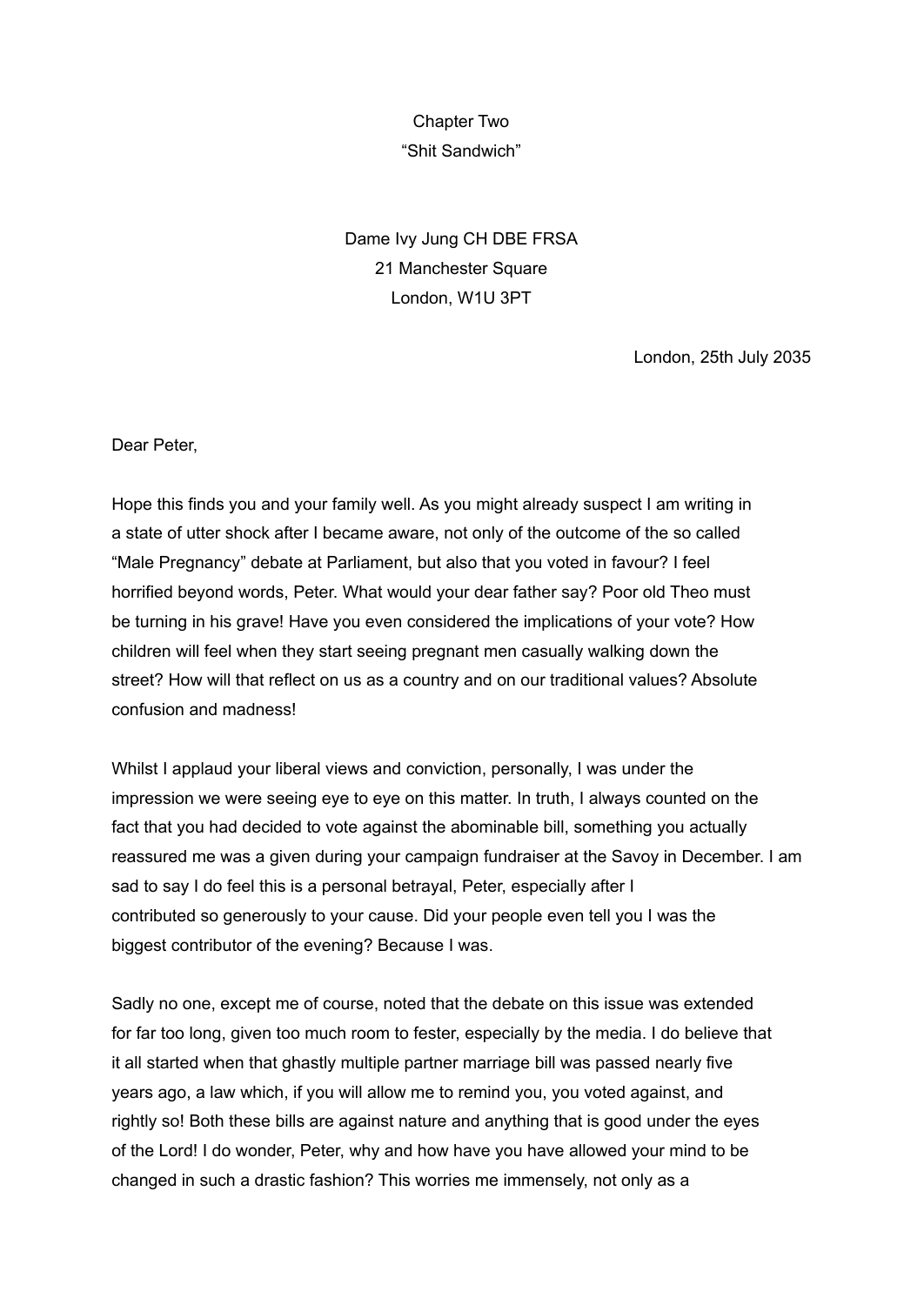constituent, but also as a family friend. I trust you will reply to this letter at your earliest convenience, indicating your plan to stop this appalling bill from ever becoming law.

Lastly, may I congratulate you on your recent re-election, it is an honour to be part of your ongoing success, may that continue. Please send my love to Caroline and the children.

Yours,

IJ

"Don't look but Dementing Dame is walking towards us, eleven o'clock" murmured Caroline Timms while preparing to pick up Charlie's freshly dropped semi-solid turds. The idea of greeting "that miserable hag", as she often called her in the privacy of her kitchen, somehow felt exponentially more off-putting than the task at hand. "This is the last thing we need today. Why can't we just have a relaxing, uninterrupted Sunday afternoon stroll just like anybody else? Serves me right for marrying a career politician..." She continued, grumbling as she collected her beloved miniature Schnauzer's steamy offering. "Just relax OK?" replied an already exasperated Peter Timms, Westminster's youngest ever appointed MP. "Let me handle it this time, you know what happened last time we saw her, and there are more potential witnesses around now..." he continued as he started to gradually lower his voice. "OK, OK!" Caroline agreed through gritted teeth, "But you also remember we're not in her drawing room, this is Regent's Park, and we can leave as and when we please... and I suggest we do, or else I...", "Peter, what a marvellous surprise!" interrupts Ivy, "Caroline" she pauses before looking down on Mrs Timms who is clearly taking longer than necessary to rid the pavement of any excess excrement. "Mrs Jung" a flustered Caroline replies, intentionally avoiding eye contact.

"Mrs Jung how are you" says Peter with no real desire to get an answer, "Hello" he continues as he greets Ivy's companion, "Oh, yes, this is Jay Jay" she interjects, pointing at James as if he was her dog, and as if it wasn't clear who the greeting was aimed at. She can't bear the thought of the spotlight being put onto someone else. A "It is James, hello" comes out of James' mouth, slowly choking him as he attempts to assert himself. "Ha! Just call him Jay Jay, he loves that" Ivy barges in. "Anyway, I do need to have a word with you, I am yet to get an answer to my letters, have you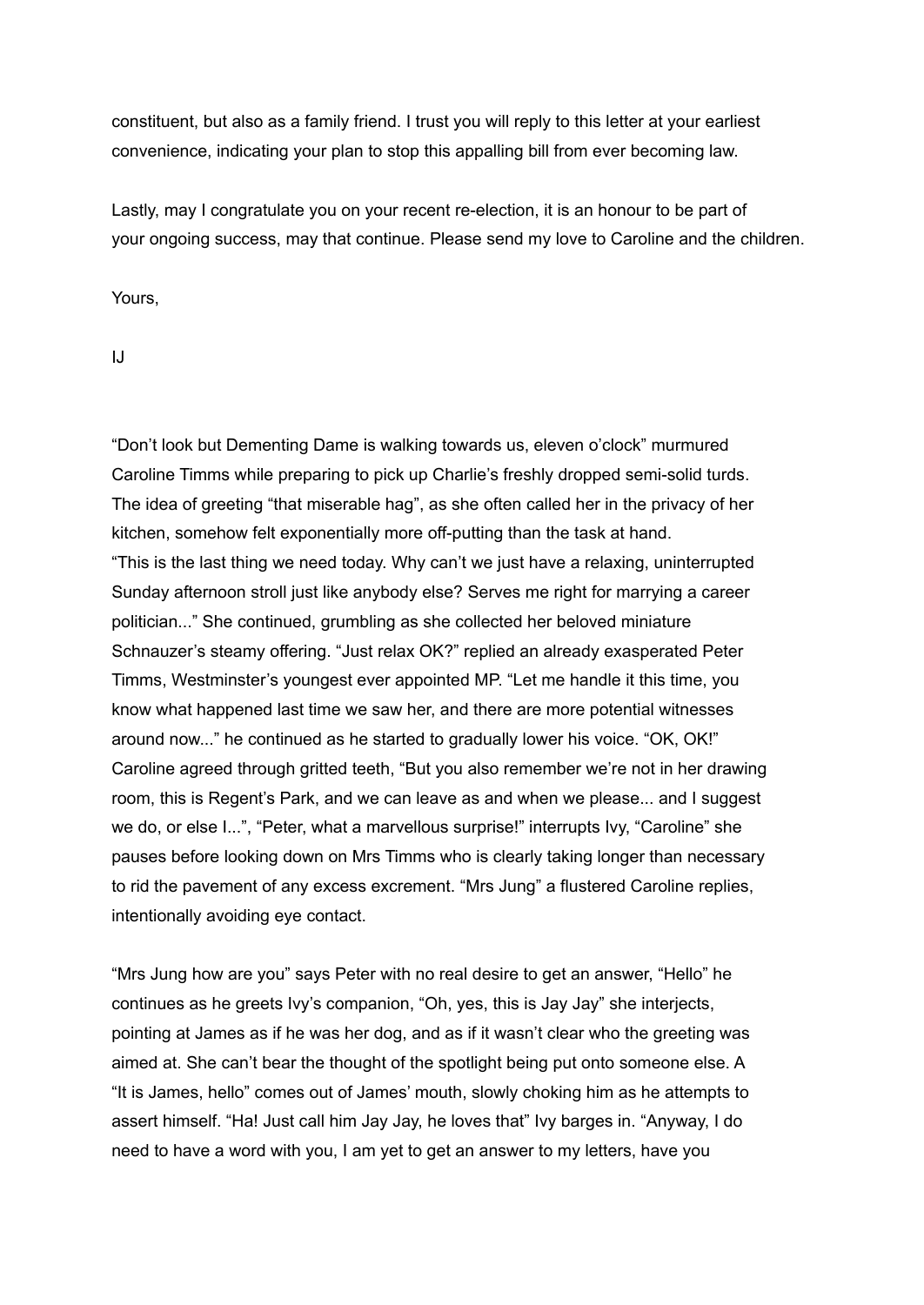received them?" her eyes fixed on Peter's. "I have, all of them" replies Mr Timms "And I would much rather you send them directly to my office and not to my private address, please", he puts emphasis on "private", looking right back at her, choosing not to blink. "So why haven't you replied then!" Ivy's voice slightly raised as she insists on ignoring his, and everyone else's boundaries. Somehow, she believes this to be a sign of power, if only she realised that the opposite it's true. "Mrs Jung this is not the right time, we are having a terrible time at home and...", "This is an important matter, Peter!", she interrupts with a sudden screech, startling everyone in the rose garden, even stopping some people in their leisurely walk to turn around and check that she has not actually been attacked.

She loves this, she loves every single second of it.

"I am sorry you feel that way Mrs Jung, the vote at parliament was nearly unanimous, and even if I had voted against it, the bill would have gone through... I am trying to be reasonable here" says Peter in a final attempt to appease the ruffled harpy, "I am under a lot of pressure right now with family matters as you probably know, this really is not the right moment... please don't make me...", "Don't make me what!" Ivy interrupts again, her voice now back to a normal pitch, if it wasn't for the fact that it is now a whole octave lower. "I have known your family for nearly three generations, I have known you since you were born, I have contributed generously and consistently to your stupid campaigns even when I never got a thank you note, or even a bunch of flowers, and now you expect me to make a fucking appointment?" Her claws clutching James' arm so tightly he starts to pull her away, instinctively, and without realising it. "Now you listen to me" Peter starts again, still with a measured tone but this time leaning dangerously close to Ivy's face, so close in fact that for a short moment he feels overwhelmed by the smell of her body powder, the same body powder his grandmother used to wear. "If you think for a second that I am intimidated by you, you are sadly mistaken". Peter takes half a second to breathe in. "Yes, you have known me and my family forever, and yes, you have donated some money to my party, but that doesn't mean that you own me, Ivy..." Caroline starts to move to shield the foursome with her body, strategically, as if on cue. Not only does she want people to look away and to prevent gossip, but it also seems that her husband has finally found his balls, and she wants this moment all to herself. "The influence and power you pride yourself on having are now gone, they are no more" he informs the Dame, as if she didn't know this already. "Have you not read the news about your husband? Ivy? Those boys are now grown-up men and even though he is dead they are ready to talk. So, do us all a favour and stop trying to contact me or my family, it is kind of creepy. And if you have anything else to say call my secretary during working hours, and yes, make a fucking appointment...". "Peter